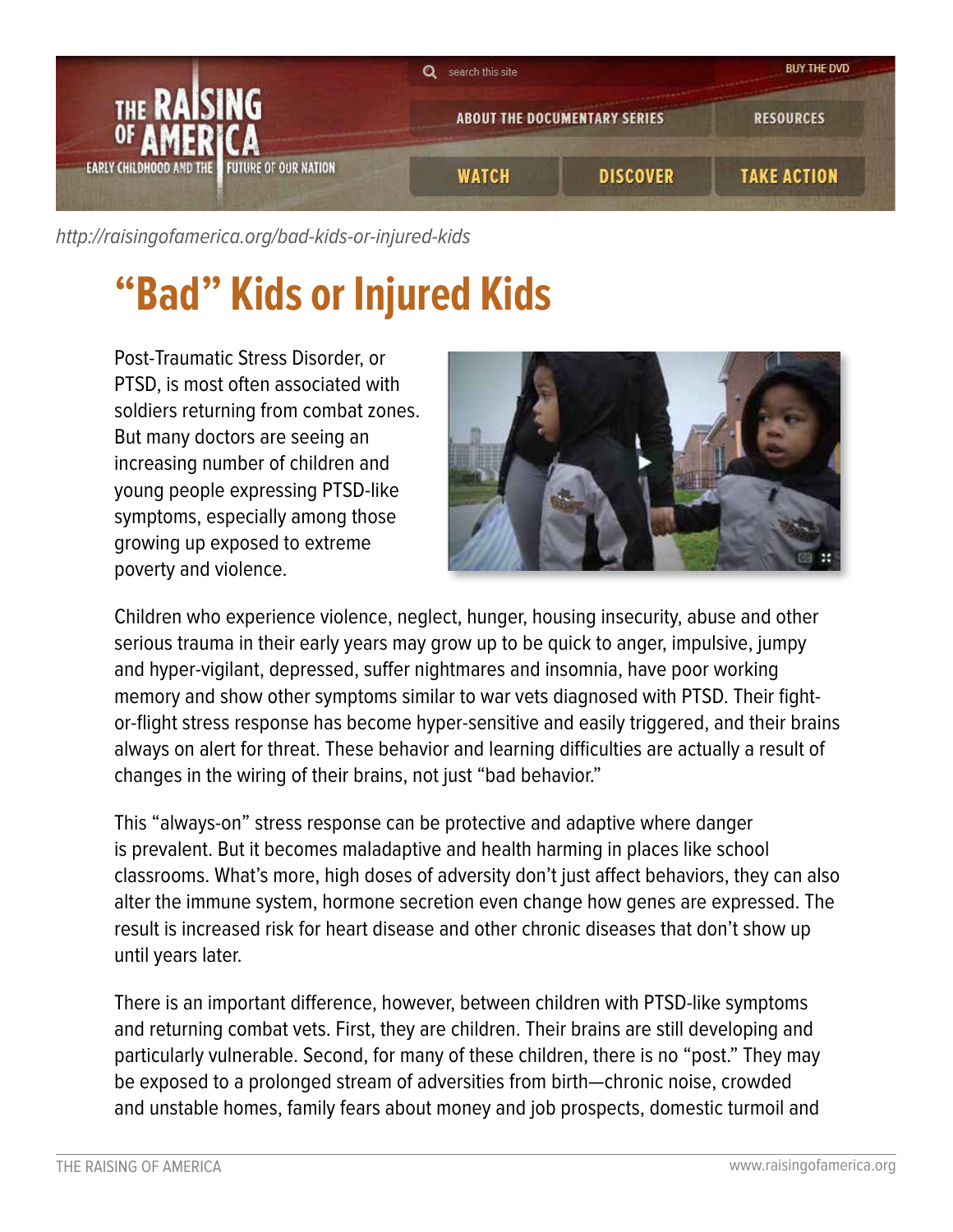violence, incarcerated parents, community violence and shootings, substance abuse, neglect and maltreatment. When children experience this continuous and chronic activation of the stress response, psychologists call it "complex trauma" (some call it chronic trauma).

Burdened by poverty and neighborhoods depleted of resources, daily gunshots and the exclusion and stigma of racism, many teens are unable to imagine a safe, successful future for themselves. Researchers estimate that some poor, inner city neighborhoods have post-traumatic stress syndrome rates approaching 40%.

Children with complex trauma, like combat vets, have the capacity to heal. The brain remains plastic. Adversity is not destiny. Trauma is treatable. The conditions which produce it are preventable. But the healing begins by treating these children not as "bad kids" but as injured kids, children who have faced adversities others haven't. The road to healing begins by asking not "What's wrong with you/us/me?" but "What happened to you/us/me?" And that's exactly what many "trauma-informed" doctors, schools, social service agencies, even some police forces, are beginning to do.

## **TAKE-AWAY**

Some children in America who are growing up in the face of poverty and violence develop symptoms that are remarkably similar to PTSD-afflicted soldiers. The big difference is these children never leave the combat zone.